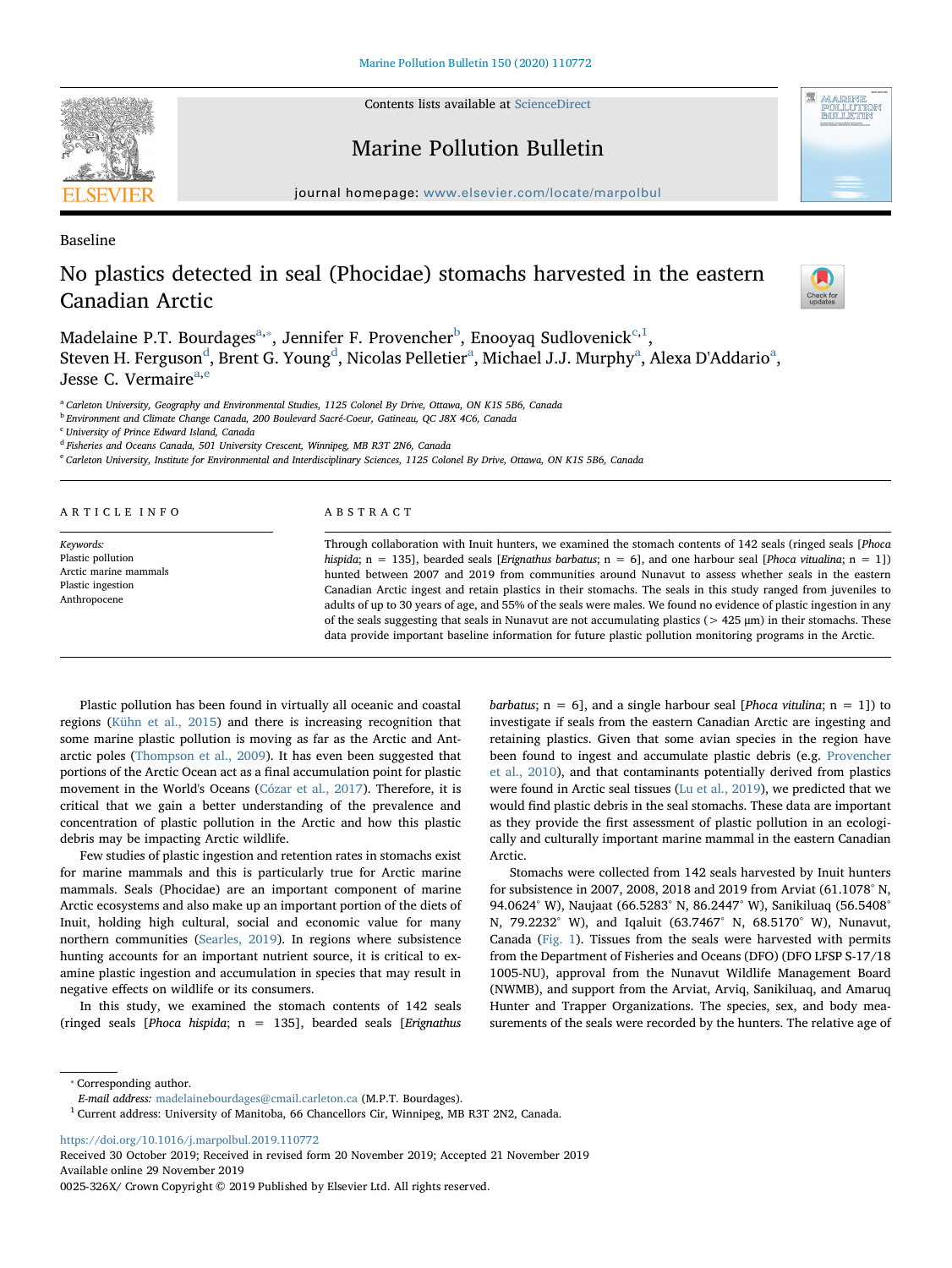<span id="page-1-0"></span>

Fig. 1. Locations in Nunavut, Canada, where Inuit subsistence hunters collected seal stomachs for this study: Arviat (61.1078° N, 94.0624° W); Naujaat (66.5283° N, 86.2447° W); Sanikiluaq (56.5408° N, 79.2232° W); and Iqaluit (63.7467° N, 68.5170° W). The numbers of seals collected from each location are indicated on the map.

some seals were determined by the hunters, while for other seals the lower right canine teeth were sent to Matson's Laboratory (Montana, USA) to determine age via counting cementum annuli from a crosssectioned portion of the tooth [\(Stewart et al., 1996](#page-4-4)). The seal stomachs were removed by the hunters, placed into low-density polyethylene bags and frozen to be analyzed at a later date. Other tissues were taken by the hunters for studies involving the health of the seals, including pathology and contaminants.

In April 2019, the seal stomachs were shipped frozen to Carleton University (Ottawa, Canada) to be dissected and inspected for accumulated plastics. In the laboratory the seal stomachs were thawed and weighed. The stomachs were then cut open with a pair of clean scissors and the stomach contents were visually inspected. The dominant diet items were noted, but not quantified. The stomach contents were then removed, weighed, and sieved through nested stainless-steel sieves (mesh size 850 μm and 425 μm) and rinsed using tap water. Material retained by the 850 μm sieves was visually inspected for any plastics. Visual inspection involved thoroughly picking through sections of the stomach contents using forceps and running tap water. Any material that was hard, floated, was sheet like, or was of bright colour was placed into a Petri dish to be inspected more closely under a microscope. The material retained by the 425 μm sieves were rinsed into Petri dishes and carefully inspected under a Leica stereo-microscope at 50 times magnification.

This study focused on the ingestion and retention of plastics > 425 μm in size, as the sampling methodology, specimen storage, and size of the stomachs would have made analysis of smaller plastic particles difficult given uncertainties around airborne contamination by microfibres [\(Torre et al., 2016\)](#page-4-5) and the amount of organic material that would require digestion in order to isolate these smaller plastics [\(Lusher et al., 2017\)](#page-4-6). Due to the uncertainties of atmospheric contamination by microfibres (both at the time of sampling

and in the laboratory) we did not quantify microfibres in the stomach contents although a few were visible under the microscope. Although we are confident in the caution exerted in inspecting the sieves, we acknowledge that without conducting a digestion of the stomach contents, it is possible that small clear film-like plastics could have been overlooked amongst the organic prey items.

Of the 142 seal stomachs, the majority were from ringed seals  $(n = 135)$ , along with some bearded seals  $(n = 6)$  and a single harbour seal  $(n = 1)$ . The harvested seals ranged in age from juvenile to 30 years old and of the harvested seals there were 61 female, 78 male, and 3 unknown [\(Table 1](#page-2-0) with full dataset in supplementary material). The standard length of the seals ranged from 77 cm to 252 cm (mean  $= 111$  cm). The weight of the seal stomachs ranged from 123 g to  $6210 \text{ g}$  (mean = 494 g). The weight of stomach contents ranged from 0 g to 3446 g (mean 148 g). Approximately 21%  $(n = 31)$  of the seal stomachs were empty, which is similar to what has been reported in other seal diet studies ([Gjertz and Lydersen, 1986](#page-3-2); [Holst et al., 2001](#page-3-3); [Labansen et al., 2007](#page-3-4); Ogloff [et al., 2019;](#page-4-7) [Siegstad et al., 1998](#page-4-8)). The contents of the seal stomachs were fairly homogenous with either exclusively euphausiids ( $n = 60$ ) or exclusively small fish ( $n = 19$ ) making up the bulk of the stomach contents, however, a few stomachs had a mix of euphausiids and fish  $(n = 9)$  ([Fig. 2A](#page-2-1), [Fig. 2B](#page-2-1) [I, II]). Less prevalent stomach contents included parasitic roundworms  $(n = 10)$ , kelp ( $n = 2$ ), and rocks ( $n = 1$ ) [\(Fig. 2A](#page-2-1), [Fig. 2B](#page-2-1) [III, IV, V]). Four of the six bearded seal stomachs only contained large quantities of parasitic roundworms, while one contained fish and the other contained a large amount of sand, gravel and larger rocks, together weighing approximately 3.4 kg ([Fig. 2B](#page-2-1) [V, VI]). The harbour seal stomach contained fish. The stomach contents of a few seals ( $n = 10$ ) were not identifiable given the state of digestion.

We detected no accumulated plastic particles > 425 μm in the stomachs examined, which suggests that seals in the eastern Canadian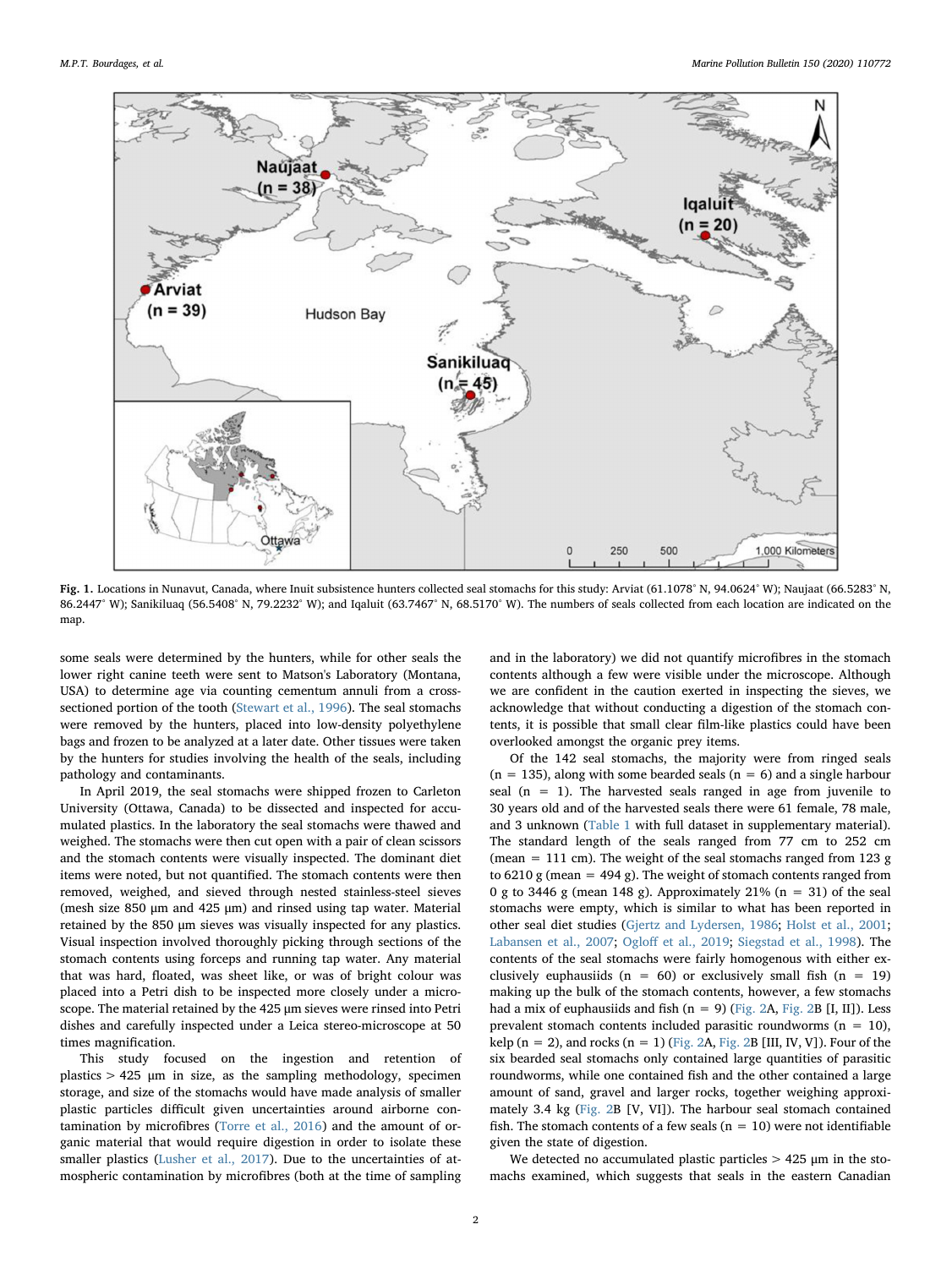<span id="page-2-1"></span>



Fig. 2. Stomach contents from the 142 seals examined for this study. A: the frequency distribution of dominant stomach contents from the 142 seals. B: the dominant stomach contents observed during dissections, including euphausiids (I), fish (II), roundworms (III), kelp (IV), and rocks (V). (VI) shows the large rocks removed from the same stomach shown in (V).

### <span id="page-2-0"></span>Table 1

Distribution of species and sex of seals harvested from four communities in Nunavut, Canada between 2007 and 2019.

| Community  | Year | Species        |              |             | Sex            |                |          |
|------------|------|----------------|--------------|-------------|----------------|----------------|----------|
|            |      | Ringed         | Bearded      | Harbour     | Male           | Female         | Unknown  |
| Arviat     | 2008 | 32             | 5            |             | 18             | 19             |          |
|            | 2018 | 1              | $\mathbf{0}$ | 0           | $\mathbf 0$    | $\Omega$       |          |
| Naujaat    | 2008 | 38             | 0            | $\Omega$    | 18             | 19             |          |
| Sanikiluaq | 2007 | 33             | 1            | $\Omega$    | 21             | 13             | $\Omega$ |
|            | 2008 | 11             | $\mathbf 0$  | $\mathbf 0$ | 7              | $\overline{4}$ | $\Omega$ |
| Iqaluit    | 2018 | 18             | 0            | $\mathbf 0$ | 12             | 6              | 0        |
|            | 2019 | $\overline{2}$ | $\Omega$     | 0           | $\overline{2}$ | $\Omega$       | 0        |

Arctic are not retaining plastics in their stomachs. Although our study does not rule out the possibility that seals may be ingesting plastics that are passing through their digestive system, our fairly large sample size  $(n = 142)$  and the absence of plastic in any of the samples suggests a low ingestion rate of larger plastics, if any. These results indicate that unlike Arctic seabirds collected from the same region, seals are 1) not as exposed to plastic pollution when feeding; 2) not ingesting plastics if they are exposed to plastic pollution when feeding; and/or 3) not retaining plastics in their gastrointestinal systems. Furthermore, these results provide important baseline data for plastic retention in seal

stomachs that can be used to assess future rates of plastic ingestion/ retention in seals as the concentration of plastic pollution in the Arctic increases.

Previous studies have reported on plastic ingestion by fur seals (Arctocephalus ssp.) from the Southwestern Atlantic Ocean, the Eastern Pacific Ocean, and the Southwestern Pacific Ocean ([Denuncio et al.,](#page-3-5) [2017;](#page-3-5) [Donohue et al., 2019](#page-3-6); [Eriksson and Burton, 2003](#page-3-7)), Hooker's sea lions (Phocarctos hookeri) from the Southwestern Pacific Ocean ([McMahon et al., 1999\)](#page-4-9), grey seals (Halichoerus grypus) from the Celtic and North seas [\(Hernandez-Milian et al., 2019](#page-3-8); [Nelms et al., 2019,](#page-4-10) [2018;](#page-4-10) [Unger et al., 2017](#page-4-11)), harbour seals from the North Sea [\(Bravo](#page-3-9) [Rebolledo et al., 2013](#page-3-9); [Nelms et al., 2019](#page-4-10); [Unger et al., 2017\)](#page-4-11), and Mediterranean monk seals (Monachus monachus) from the Aegean Sea ([Salman et al., 2001\)](#page-4-12). Six of these studies found plastics in the stomachs and gastrointestinal tracts (GIT) of the sampled seals, and three studies found plastics in seal scat. [Denuncio et al. \(2017\)](#page-3-5), [Salman et al. \(2001\)](#page-4-12), and [Unger et al. \(2017\)](#page-4-11) found macroplastics in the seal stomachs and GIT, which were predominately fishing-related debris, while [Bravo](#page-3-9) [Rebolledo et al. \(2013\),](#page-3-9) [Hernandez-Milian et al. \(2019\),](#page-3-8) and [Nelms](#page-4-10) [et al. \(2019\)](#page-4-10) found microplastics in the stomachs and/or GIT of seals, of which the most common particles were fibres followed by fragments.

It has been suggested that the microplastics found in seal scat originated from secondary ingestion whereby the seals ingested prey already containing the plastic particles [\(Donohue et al., 2019;](#page-3-6) [Eriksson](#page-3-7) [and Burton, 2003](#page-3-7); [Nelms et al., 2018\)](#page-4-13). [McMahon et al. \(1999\)](#page-4-9) reported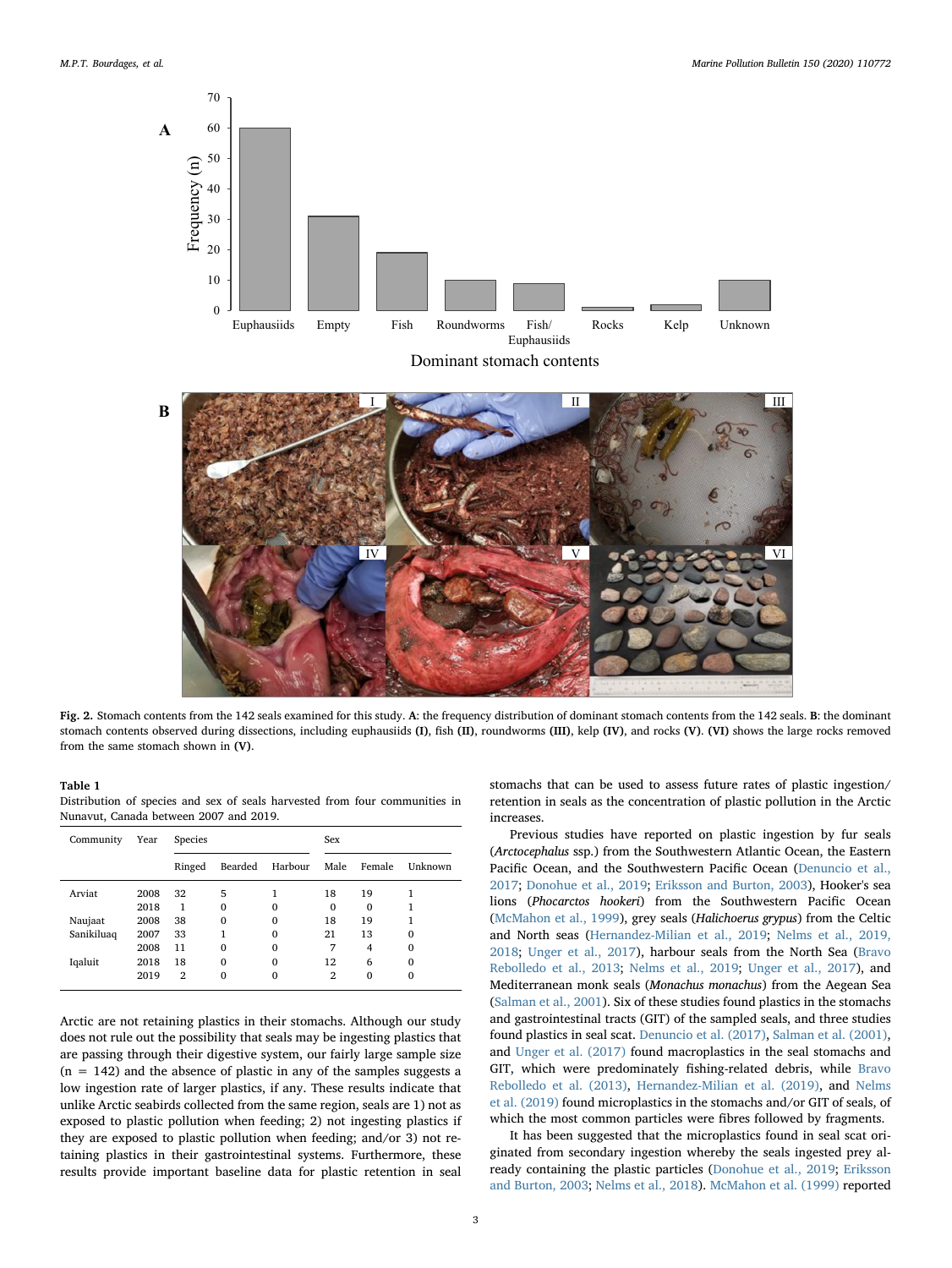Investigation, Writing - review & editing.

#### Declaration of competing interest

The authors declare that they have no known competing financial interests or personal relationships that could have appeared to influence the work reported in this paper.

### Acknowledgements

We would like to thank all of the Inuit hunters that contributed samples to the different contaminant and health research programs over the years. In particular we would like to thank the Hunter and Trapper groups that supported the project; the Arviat Hunter and Trapper Organization, the Arviq Hunter and Trapper Organization, the Sanikiluaq Hunter and Trapper Association, and the Amaruq Hunter and Trapper Organization. Some of the samples were collected as part of work carried out with support from the Northern Contaminants Program under Crown and Indigenous Relations and Northern Affairs Canada. Support was also provided by the National Science and Engineering Research Council (NSERC), the Northern Scientific Training Program (NSTP), Fisheries & Oceans Canada, Nunavut Wildlife Management Board, Nunavut Research Institute in partnership with Irving Shipbuilding Inc., and Coastal Environmental Baseline Program. Special thanks to Pierre-Yves Daoust and Jan van Franeker for providing helpful comments on the manuscript.

#### References

- <span id="page-3-9"></span>Bravo Rebolledo, E.L., Van Franeker, J.A., Jansen, O.E., Brasseur, S.M.J.M., 2013. Plastic ingestion by harbour seals (Phoca vitulina) in The Netherlands. Mar. Pollut. Bull. 67, 200–202. <https://doi.org/10.1016/j.marpolbul.2012.11.035>.
- <span id="page-3-1"></span>Cózar, A., Martí, E., Duarte, C.M., García-de-Lomas, J., van Sebille, E., Ballatore, T.J., Eguíluz, V.M., Ignacio González-Gordillo, J., Pedrotti, M.L., Echevarría, F., Troublè, R., Irigoien, X., 2017. The Arctic Ocean as a dead end for floating plastics in the North Atlantic branch of the thermohaline circulation. Sci. Adv. 3, 1–8. [https://doi.org/10.](https://doi.org/10.1126/sciadv.1600582) [1126/sciadv.1600582.](https://doi.org/10.1126/sciadv.1600582)
- <span id="page-3-5"></span>Denuncio, P., Mandiola, M.A., Pérez Salles, S.B., Machado, R., Ott, P.H., De Oliveira, L.R., Rodriguez, D., 2017. Marine debris ingestion by the South American fur seal from the Southwest Atlantic Ocean. Mar. Pollut. Bull. 122, 420–425. [https://doi.org/10.1016/](https://doi.org/10.1016/j.marpolbul.2017.07.013) [j.marpolbul.2017.07.013](https://doi.org/10.1016/j.marpolbul.2017.07.013).
- <span id="page-3-6"></span>Donohue, M.J., Masura, J., Gelatt, T., Ream, R., Baker, J.D., Faulhaber, K., Lerner, D.T., 2019. Evaluating exposure of northern fur seals, Callorhinus ursinus, to microplastic pollution through fecal analysis. Mar. Pollut. Bull. 138, 213–221. [https://doi.org/10.](https://doi.org/10.1016/j.marpolbul.2018.11.036) [1016/j.marpolbul.2018.11.036](https://doi.org/10.1016/j.marpolbul.2018.11.036).
- <span id="page-3-7"></span>Eriksson, C., Burton, H., 2003. Origins and biological accumulation of small plastic particles in fur seals from Macquarie Island. AMBIO A J. Hum. Environ. 32, 380–384. <https://doi.org/10.1579/0044-7447-32.6.380>.
- <span id="page-3-11"></span>van Franeker, J.A., Bravo Rebolledo, E.L., Hesse, E., Ijsseldijk, L.L., Kühn, S., Leopold, M., Mielke, L., 2018. Plastic ingestion by harbour porpoises Phocoena phocoena in the Netherlands: establishing a standardised method. Ambio 47, 387–397. [https://doi.](https://doi.org/10.1007/s13280-017-1002-y) [org/10.1007/s13280-017-1002-y.](https://doi.org/10.1007/s13280-017-1002-y)
- <span id="page-3-2"></span>Gjertz, I., Lydersen, C., 1986. The ringed seal (Phoca hispida) spring diet in northwestern Spitsbergen, Svalbard. Polar Res. 4, 53–56. [https://doi.org/10.1111/j.1751-8369.](https://doi.org/10.1111/j.1751-8369.1986.tb00518.x) [1986.tb00518.x](https://doi.org/10.1111/j.1751-8369.1986.tb00518.x).
- <span id="page-3-8"></span>Hernandez-Milian, G., Lusher, A., MacGabban, S., Rogan, E., 2019. Microplastics in grey seal (Halichoerus grypus) intestines: are they associated with parasite aggregations? Mar. Pollut. Bull. 146, 349–354. <https://doi.org/10.1016/j.marpolbul.2019.06.014>.
- <span id="page-3-3"></span>Holst, M., Stirling, I., Hobson, K.A., 2001. Diet of ringed seals (Phoca hispida) on the east and west sides of the North Water Polynya, northern Baffin Bay. Mar. Mammal Sci. 17, 888–908. <https://doi.org/10.1111/j.1748-7692.2001.tb01304.x>.
- <span id="page-3-12"></span>Houde, M., Wang, X., Ferguson, S.H., Gagnon, P., Brown, T.M., Tanabe, S., Kunito, T., Kwan, M., Muir, D.C.G., 2017. Spatial and temporal trends of alternative flame retardants and polybrominated diphenyl ethers in ringed seals (Phoca hispida) across the Canadian Arctic. Environ. Pollut. 223, 266–276. [https://doi.org/10.1016/j.](https://doi.org/10.1016/j.envpol.2017.01.023) [envpol.2017.01.023](https://doi.org/10.1016/j.envpol.2017.01.023).
- <span id="page-3-0"></span>Kühn, S., Bravo Rebolledo, E.L., van Franeker, J.A., 2015. Deleterious effects of litter on marine life. In: Bergmann, M., Gutow, L., Klages, M. (Eds.), Marine Anthropogenic Litter. Springer International Publishing, Cham, pp. 75–116. [https://doi.org/10.](https://doi.org/10.1007/978-3-319-16510-3_4) [1007/978-3-319-16510-3\\_4.](https://doi.org/10.1007/978-3-319-16510-3_4)
- <span id="page-3-10"></span>Kühn, S., Schaafsma, F.L., Werven, B.V., Flores, H., Bergmann, M., Egelkraut-Holtus, M., Tekman, M.B., Van Franeker, J.A., 2018. Plastic ingestion by juvenile polar cod (Boreogadus saida) in the Arctic Ocean. Polar Biol. 41, 1269–1278. [https://doi.org/](https://doi.org/10.1007/s00300-018-2283-8) [10.1007/s00300-018-2283-8](https://doi.org/10.1007/s00300-018-2283-8).
- <span id="page-3-4"></span>Labansen, A.L., Lydersen, C., Haug, T., Kovacs, K.M., 2007. Spring diet of ringed seals (Phoca hispida) from northwestern Spitsbergen, Norway. ICES J. Mar. Sci. 64, 1246–1256. <https://doi.org/10.1093/icesjms/fsm090>.

on microplastics in 11.5% of scats collected from Hooker's sea lions on Macquarie Island, also suggesting secondary ingestion of plastics after plastic fragments were found concurrently with otoliths from lanternfish (Electrona subaspera). Although the frequency of occurrence has been shown to be low, [Kühn et al. \(2018\)](#page-3-10) and [Morgana et al. \(2018\)](#page-4-14) both reported on plastics in polar cod (Boreogadus saida), a species commonly preyed upon by Arctic seals, highlighting the potential for Arctic seals to ingest microplastics through their prey. Similarly, low numbers of macro- and/or microplastics have been reported in the GIT of other marine mammals such as cetaceans [\(Lusher et al., 2018;](#page-4-15) [Moore](#page-4-16) [et al., 2019](#page-4-16); [Panti et al., 2019;](#page-4-17) [Unger et al., 2017](#page-4-11); [van Franeker et al.,](#page-3-11) [2018\)](#page-3-11), suggesting fairly widespread exposure of marine mammals to plastics. Although plastics were found in all of the above studies, many of these authors noted the low occurrences of macro- and/or microplastics in stomachs and GIT, and suggested that plastics may not be retained for long periods of time in the GIT.

While seals are readily available in the region for monitoring chemical contaminants [\(Houde et al., 2017\)](#page-3-12), the lack of plastic ingestion may indicate that seals may be less useful for tracking plastic pollution in the region. Importantly, most plastic debris either floats at the surface (e.g. polypropylene) or sinks to the bottom (e.g. polyvinyl chloride). The finding of mostly euphausiids in the diet suggests that the ringed seals are likely feeding in the middle of the water column, and thus are less likely to be exposed to plastic debris. In seabirds, similar trends have been found with surface feeders having the most plastic ingestion, whereas benthic and pelagic feeders have less accumulation of plastics [\(Poon et al., 2017;](#page-4-18) [Provencher et al., 2014\)](#page-4-19).

Although there was no evidence of plastic material in any of the stomachs dissected for this study, it is possible that there could have been microplastics < 425 μm that were not captured in the sieves, and which would have likely passed through the GIT of the seals. It is also possible that the prey within the seal stomachs (euphausiids and fish) could have contained microplastics, thus contributing to an indirect ingestion of microplastics by the seals. Although Arctic waters have been suggested as a final resting place for some plastic debris, the concentration of plastics in Canada's eastern Arctic waters are likely lower than in temperate or equatorial areas [\(Cózar et al., 2017\)](#page-3-1), possibly resulting in marine mammals such as seals being less exposed to plastics. This study therefore provides important baseline data for plastic ingestion and concentrations in the eastern Canadian Arctic.

Numerous studies have reported plastic ingestion by a variety of organisms, however, few studies have published results showing zero plastic ingestion rates. [Liboiron et al. \(2018\)](#page-4-20) published findings of 0% plastic ingestion rates of silver hake (Merluccius bilinearis) from off the south coast of Newfoundland, Canada, while [Ryan et al. \(2016\)](#page-4-21) published their findings of zero plastic particles in Antarctic fur seal scat from three islands in the Indian and South Atlantic Oceans. Both of these articles suggest that there is a general lack of reporting null results of plastic ingestion within the literature. In order to gain a complete understanding of the extent of plastic pollution and to mitigate the impacts on the environment, it is paramount that we identify the species and regions in which plastic ingestion is occurring.

Supplementary data to this article can be found online at [https://](https://doi.org/10.1016/j.marpolbul.2019.110772) [doi.org/10.1016/j.marpolbul.2019.110772](https://doi.org/10.1016/j.marpolbul.2019.110772).

## CRediT authorship contribution statement

M.P.T. Bourdages: Conceptualization, Data curation, Formal analysis, Investigation, Writing - original draft. J.F. Provencher: Conceptualization, Formal analysis, Funding acquisition, Supervision, Writing - review & editing. E. Sudlovenick: Conceptualization, Investigation, Writing - review & editing. S.H. Ferguson: Conceptualization, Funding acquisition, Writing - review & editing. B.G. Young: Conceptualization, Funding acquisition, Writing - review & editing. N. Pelletier: Investigation, Writing - review & editing. M.J.J. Murphy: Investigation, Writing - review & editing. A. D'Addario: